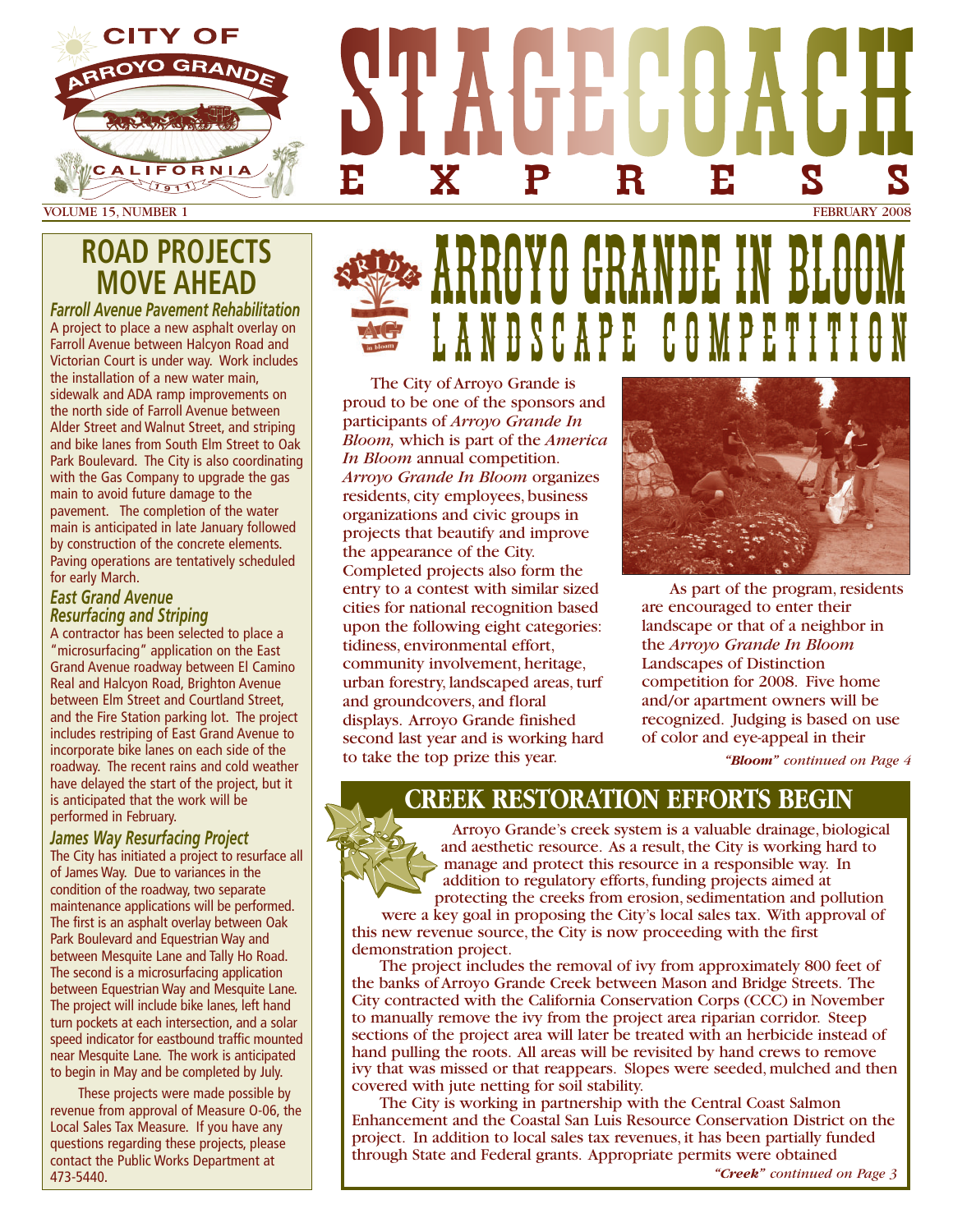# EMPLOYEES RECOGNIZED FOR SERVICE AND ACCOMPLISHMENTS

In December 2007, the City recognized those employees who have made a significant contribution to his/her Department, the overall organization, and/or have gained recognition for the City through positive non-work related activities. Three recipients, nominated and voted upon by their peers, were recognized with the following awards:

> EMPLOYEE OF THE YEAR Susan Lintner *Police Department*

FIELD SERVICE EXCELLENCE Raul Juarez *Public Works Department*

OFFICE SUPPORT EXCELLENCE

Nadine Elliott *Parks, Recreation and Facilities Department*

The City also recognized the following full-time employees for their years of service:

**20 YEARS 5 YEARS**

Jim Williams Ken Reed

Jeff Souza

Roberto Cruz Shane Day Becky Milton Eric Jensen Shane Taylor Kitty Norton Tucker Schmidt **10 YEARS Carrie VanBeveren** 

#### **FIRE DEPARTMENT BLOOD**

**DRIVES** As a partner of the Tri-Counties Blood Bank, the Arroyo Grande Fire Department hosts quarterly blood drives at the Fire Station. Participation from the community and members of the Department has made these blood drives very successful. The drives for 2008 are scheduled for March 8th, June 9th, September 9th and December 8th, 1:00 p.m. to 7:00 p.m. You may schedule an appointment by calling the Blood Bank at 543-4290. Mark your calendars…

*Save a Life – Donate Blood!*

# PAGE 2 STAGECOACH EXPRESS

# **ACCESSIBILITY IMPROVEMENTS TARGETED**

The City is accelerating its efforts to improve accessibility to City facilities and sidewalks and to meet current Americans with Disabilities Act (ADA) requirements. Most recently, six of the eight sidewalk ramps have been completed where Nelson Street intersects with Mason Street and Short Street. The remaining ramps will be addressed when improvements to the Village Green are constructed within the next few months.

The City is also targeting its parks facilities to address any remaining deficiencies that have been identified. Upgrades have been constructed to the Ash Street and Strother Park Restrooms to meet current ADA requirements. Work on both facilities included removal of the concrete flatwork surrounding the existing restrooms and construction of ADA compliant ramps, walkways, parking, signage and nearby drinking fountains. Inside the restrooms, entrance doors, stall doors, partition walls, and accessories were all either installed or modified.

ADA improvements were identified as a key need in the proposal of the City's local sales tax measure. Funding for these projects was also derived from Park Development funds and Federal Community Development Block Grants.

### **FIVE CITIES RESERVE FIREFIGHTER PROGRAM**

The City is continuing its efforts to improve both the effectiveness and efficiency of its public safety services through coordination of resources with its neighboring



agencies. Sharing of reserve firefighters is the most recent example of this effort. On January 1, 2008 the Cities of Arroyo Grande, Grover Beach and

Oceano Community Services District implemented a new Reserve Firefighter Program. Each agency will have a pool of reserve firefighters who will be able to cross staff at any of the three organizations. Reserve firefighters augment career firefighting personnel on responding fire engines. This will ensure minimum staffing levels are met in order to provide fire ground safety, better service to our citizens, and promote fiscal responsibility through further cooperative partnerships. At the same time, it enhances opportunities for the Reserves to increase hours of service and experience.

#### OFFICE **SPACE TEMPORARY FOR RENT SIGN REGULATIONS TARGETED**

In order to improve the appearance of the City's commercial areas and enhance economic development efforts, enforcement of temporary sign and banner regulations is being targeted during the upcoming year. In order to accommodate the needs of businesses to promote special events, temporary banners are allowed up to 30 days prior to an event and up to a total of 60 days. Only one banner per property is permitted. However, the City has experienced a proliferation of temporary signs and banners over the past few months. As a result, voluntary cooperation by local businesses is requested in order to keep the City looking great and to minimize the need for enforcement activity.

Please contact the Neighborhood Services Division at 473-5437 with questions or for more information.

The rank structure of the program consists of firefighter, driver/operator, and support personnel. Candidates must meet several State requirements and standards to be eligible for the selection process.

If you have any questions concerning the Reserve Firefighter Program, please contact the Fire Department at 473-5490.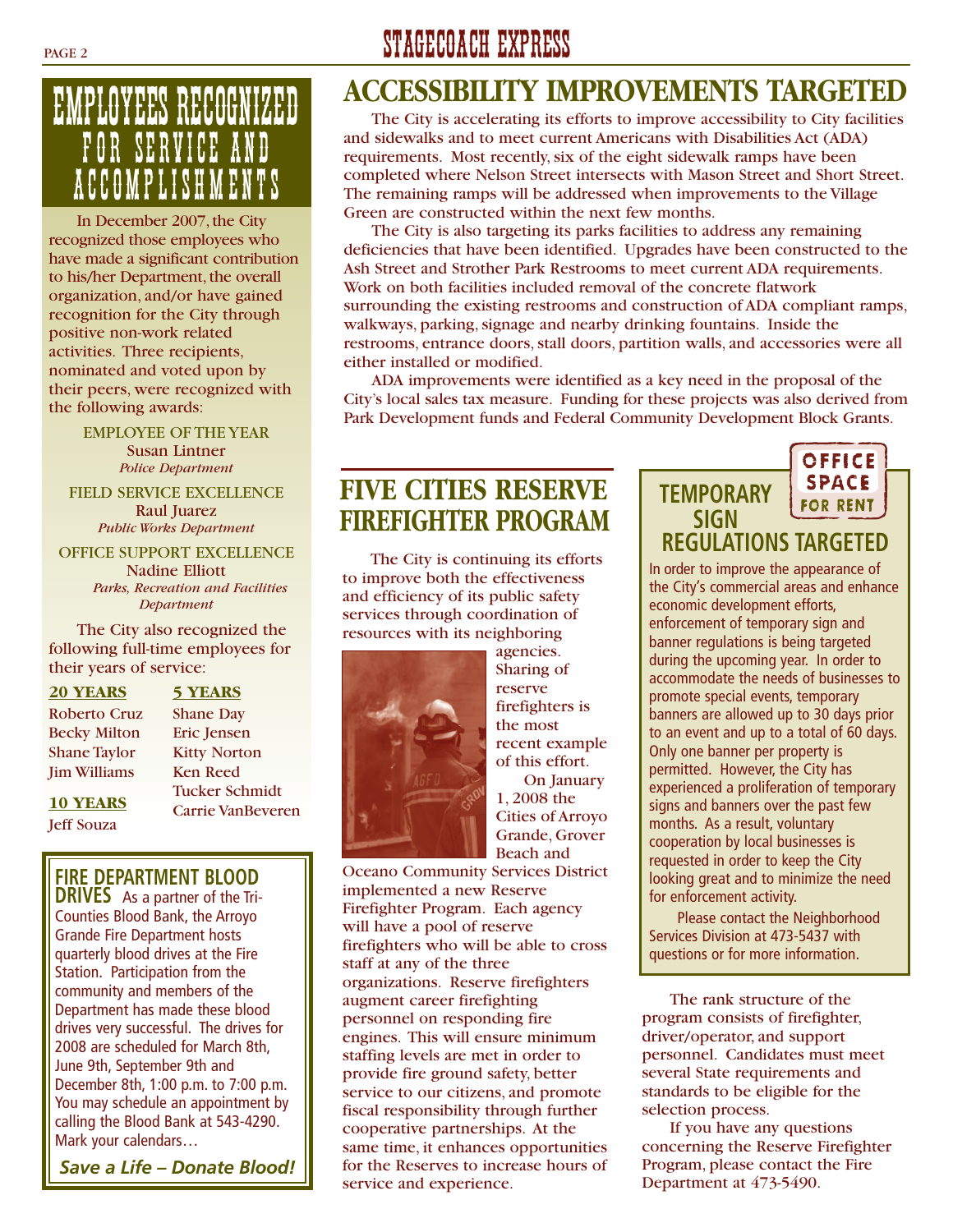# STAGECOACH EXPRESS PAGE 3

# DESALINATION PLANT UNDER ST

Efforts are under way to ensure the City can meet future water demand. Studies have demonstrated the ability to meet short-term demand with ongoing efforts, but additional water supply will be necessary to meet long-term needs.

One of the key opportunities under consideration is a potential desalination plant. The City has received a State grant to fund a feasibility study in partnership with the City of Grover Beach and Oceano Community Services District (OCSD). A previous study demonstrated it was the most cost effective option available.

A number of issues associated with such a project will be analyzed, including costs, environmental impacts and permit processing obstacles. Technology has been advancing rapidly, which has improved cost effectiveness. The use of offshore underground intake will be studied, which can eliminate negative impacts on small ocean wildlife, as well as serve as a filtering mechanism. In addition, the facility is proposed at the sewer treatment plant so the brine that remains after treatment of the saltwater can be diluted with the treated sewer water before being discharged. This can produce environmental enhancements by making the treated water more consistent with the surrounding ocean water.

The greatest benefit of the desalination option would be to diversify the City's water supply and provide a drought tolerant water source. Given the uncertainty of existing weather patterns, it could provide a valuable investment to our future. However, given potential obstacles involved, the City recognizes that it is only one viable option and is continuing to study a number of other alternatives.

Meanwhile, a number of other efforts are under way that could minimize or even eliminate the need for more costly additional water projects if successful. Testing on a new well is taking place. The City is continuing its water conservation efforts. A variety of public education materials have been developed and distributed to all households. The retrofit program is offered to all households built prior to 1985, which provides free low-flow toilets and showerheads. The program will soon be expanded to provide rebates for landscaping retrofits to reduce turf and increase efficiency of irrigation systems. The City's Conservation Element is in the process of being updated and new landscaping guidelines are being developed. Other alternatives, such as recycled water, are also under study and the City is pursuing a temporary water sharing agreement with OCSD.

The City's Municipal Code provides requirements for mandatory conservation measures if water usage and supply reach serious or critical levels. Therefore, participation and support of the community for voluntary conservation improvements are important to avoid the need for more drastic measures. For more information or to participate in the retrofit program, contact the Public Works Department at 473-5460.

#### *"Creek" continued from Page 1*

through California Department of Fish and Game.

The current ivy is a non-native, invasive groundcover commonly used in landscaping. Its presence often results in choking out all other plants, including trees. The resulting areas are known as ivy deserts, which is damaging to habitat for wildlife, such as birds and steelhead trout.

The effort is designed to return the creek riparian habitat to a more natural state. Volunteer work days will be organized by Central Coast Salmon Enhancement to plant native trees and shrubs found in the area and proven to compete well in similar environments. Additional

volunteer workdays will be organized on a bimonthly basis.

Other projects in the planning stages include construction of a bioswale and filtration in the parking lot behind City Hall to reduce pollutants entering Arroyo Grande Creek and two projects designed to restore and prevent sedimentation in Tally Ho Creek. The City Hall parking lot will be reconfigured within the next couple months on a trial basis to test the feasibility of the proposed bioswale design.

For more information on these projects or how to get involved, please contact the Arroyo Grande Community Development Department at 473-5420.

#### **ARROYO GRANDE SPRING**

**SOFTBALL** The City of Arroyo Grande Parks, Recreation and Facilities Department is accepting registration for the Spring Softball League. Slow Pitch Men's and co-ed divisions are being offered. Registration for the Spring League will continue through March 10th. The cost is \$485 per team plus \$8

per non-Arroyo Grande resident. Registration fee includes 10 games plus playoffs, individual and team awards for 1st Place and 2nd Place teams, SCMAF team registration, and SCMAF trained officials.

Teams may register at the Elm Street Community Center in Elm Street Park. For registration forms or more information, please call the Parks, Recreation & Facilities Department at 473-5478.

#### **DOG PARK APPROVED** At its

January 22nd meeting, the City Council approved the City's first Dog

Park. The project was reconsidered in order to address environmental review, neighborhood concerns and



approval of an Adopt-A-Park Agreement with the 5-Cities Dog Park Association. Under the Agreement, the improvements will be constructed and maintained by the 5-Cities Dog Park Association. Other changes included limiting the hours of operation to 8:00 a.m. to dusk and planting of trees along the boundary to help buffer the neighboring property. The facility will be located at the southern end of Elm Street Park. The facility is designed to provide interaction and recreation for both dogs and their owners. Construction is expected to begin later in the year.

Please contact the Parks, Recreation & Facilities Department at 473-5474 with questions or requests for additional information.

#### **PARK-AND-RIDE LOT LEASE**

**APPROVED** Many residents have probably wondered why all the vehicles are parked at the City-owned lot at W. Branch Street and Old Ranch Road. This is now a park-and-ride lot leased to PG&E on a temporary basis. The lot serves employees working on improvements to the Diablo Power Plant. Use of the lot will be limited from December through April for a two-year period. All improvements were paid for by PG&E, along with lease payments. The property has been identified for a future recreation center site. Community fundraising efforts are under way. In the meantime, the project provides a good opportunity to utilize vacant property to reduce traffic and generate much needed revenue to help fund City services.